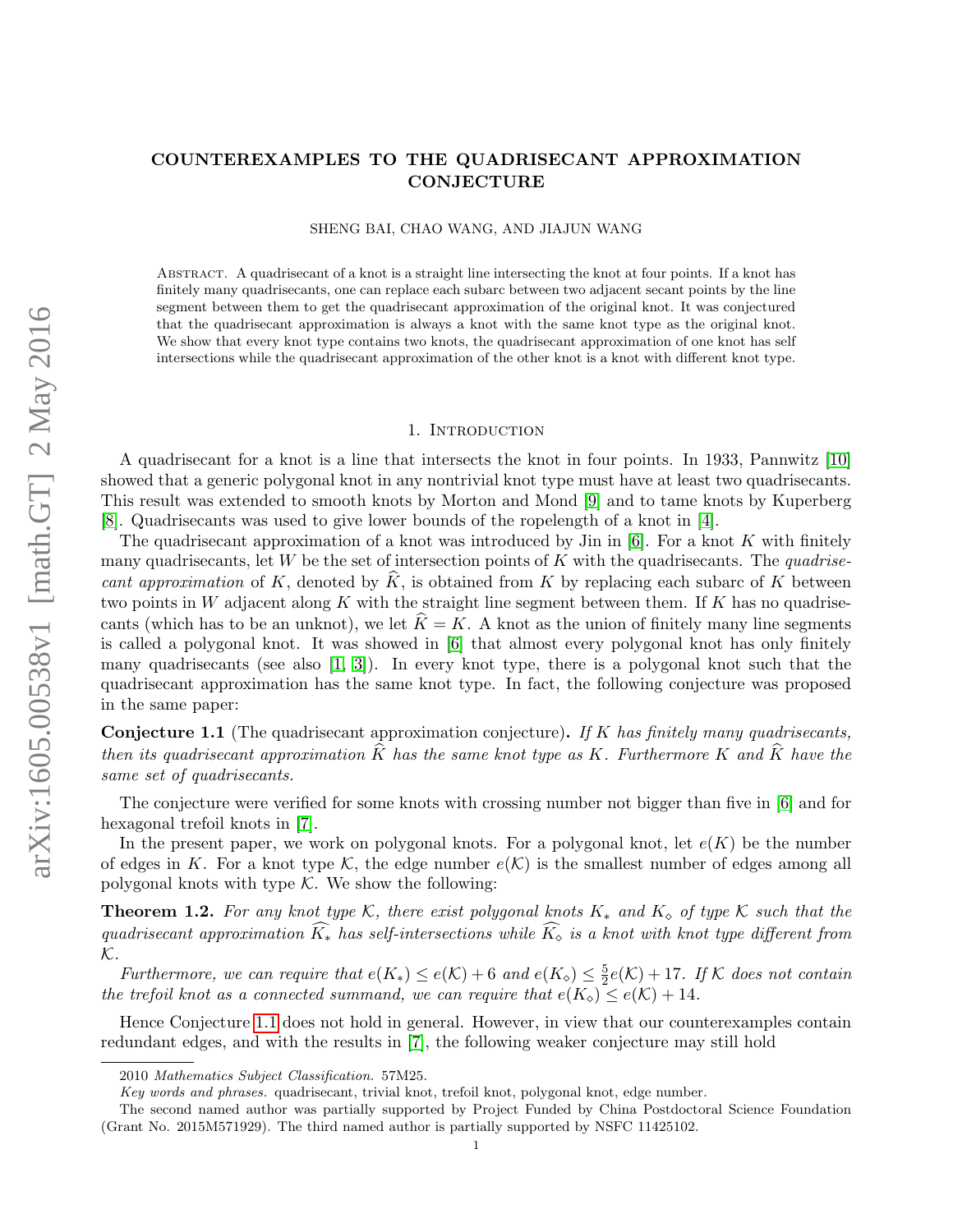<span id="page-1-0"></span>**Conjecture 1.3.** For a polygonal knot K of type K with  $e(K)$  edges and finitely many quadrisecants, the quadrisecant approximation K has knot type  $\mathcal{K}.$ 

Given a knot type K, let  $R_*(\mathcal{K})$  be the minimal number  $e(K) - e(\mathcal{K})$  for polygonal knots K with type K such that K has self-intersections, and let  $R_0(\mathcal{K})$  be the minimal number  $e(K) - e(\mathcal{K})$  for polygonal knots K with type K such that  $\widehat{K}$  is a knot with type different from K. Theorem [1.2](#page-0-1) shows that  $R_*(\mathcal{K}) \leq 6$  and  $R_{\diamond}(\mathcal{K}) \leq \frac{3}{2}$  $\frac{3}{2}e(\mathcal{K}) + 17$  for general knots and  $R_{\diamond}(\mathcal{K}) \leq 14$  for  $\mathcal{K}$  which does not contain the trefoil knot as a connected summand. Hence the following question is natural:

Question 1.4. For a given knot type K, what are  $R_*(\mathcal{K})$  and  $R_*(\mathcal{K})$ ? In particular, are  $R_*(\mathcal{K})$  and  $R_{\diamond}(\mathcal{K})$  always positive?

The second question is equivalent to Conjecture [1.3.](#page-1-0) On the other hand, in our examples, the knot type  $K_{\infty}$  is the connected sum of  $K_{\infty}$  with the trefoil knots. Hence we have the following question:

**Question 1.5.** Given a knot type K, what knot types can be given by  $\widehat{K}$  for knots K with type K? Is the knot type of  $\widehat{K}$  always a connected sum for which K is a summand? Can  $\widehat{K}$  be in some sense "simpler" than K? In particular, can the quadrisecant approximation  $\hat{K}$  be the unknot for a knot K with nontrivial knot type?

We remark that the examples in Theorem [1.2](#page-0-1) can be modified to give corresponding examples in the smooth category, for example, by smoothing the corners.

The paper is organized as follows. In Section [2](#page-1-1) we will explain how to find all quadrisecants of a given knot. In Section [3](#page-2-0) we will give two trivial knots  $K_6$  and  $K_{14}$  with 6 and 14 edges, such that  $K_6$ has self-intersections while  $K_{14}$  is a trefoil knot. In Section [4](#page-5-0) we will use a carefully defined connected sum operation to generalize the examples to show Theorem [1.2.](#page-0-1)

## 2. How to find quadrisecants

<span id="page-1-1"></span>In this section, we give an algorithm to find all quadrisecants of a given polygonal knot. The results will be used in the construction of counterexamples in the following sections.

Let  $K = V_1 V_2 \cdots V_n$  be a polygonal knot in  $\mathbb{R}^3$ . The case when  $n = 3$  is trivial, hence we always assume  $n > 3$ . Let  $V_{n+1} = V_1$ , and for  $1 \le i \le n$ , let  $v_i = V_{i+1} - V_i$ . We require that K is in general position, namely  $K$  satisfies following

(a) no four vertices of  $K$  are coplanar;

(b) the vectors for any three edges of K are linear independent.

Given three vectors  $u, v, w$ , let  $Det(u, v, w)$  be their determinant. Then the above two conditions are equivalent to the following:

$$
(a')\ \text{for}\ 1\leq i
$$

$$
Det(V_j, V_k, V_l) - Det(V_i, V_k, V_l) + Det(V_i, V_j, V_l) - Det(V_i, V_j, V_k) \neq 0;
$$

(b') for  $1 \le i < j < k \le n$ ,  $Det(v_i, v_j, v_k) \ne 0$ .

If L is a quadrisecant of K, then there are four edges  $V_iV_{i+1}$ ,  $V_jV_{j+1}$ ,  $V_kV_{k+1}$ ,  $V_lV_{l+1}$ ,  $1 \leq i < j <$  $k < l \leq n$ , such that for  $h \in \{i, j, k, l\}$ , we have

$$
L \cap V_h V_{h+1} \in V_h V_{h+1} - \{V_{h+1}\},\
$$

namely the intersection point is in the interior of the edge or is the initial point of the edge. Then the intersection points can be presented as

(1)  $V_i + pv_i, V_j + qv_j, V_k + rv_k, V_l + sv_l, 0 \leq p, q, r, s < 1.$ 

Since the four points are collinear, there exist  $x, y \in \mathbb{R} - \{0, 1\}$  such that

- (2)  $(1 x)(V_i + pv_i) + x(V_i + qv_i) (V_k + rv_k) = 0,$
- (3)  $(1 y)(V_i + pv_i) + y(V_i + qv_i) (V_l + sv_l) = 0.$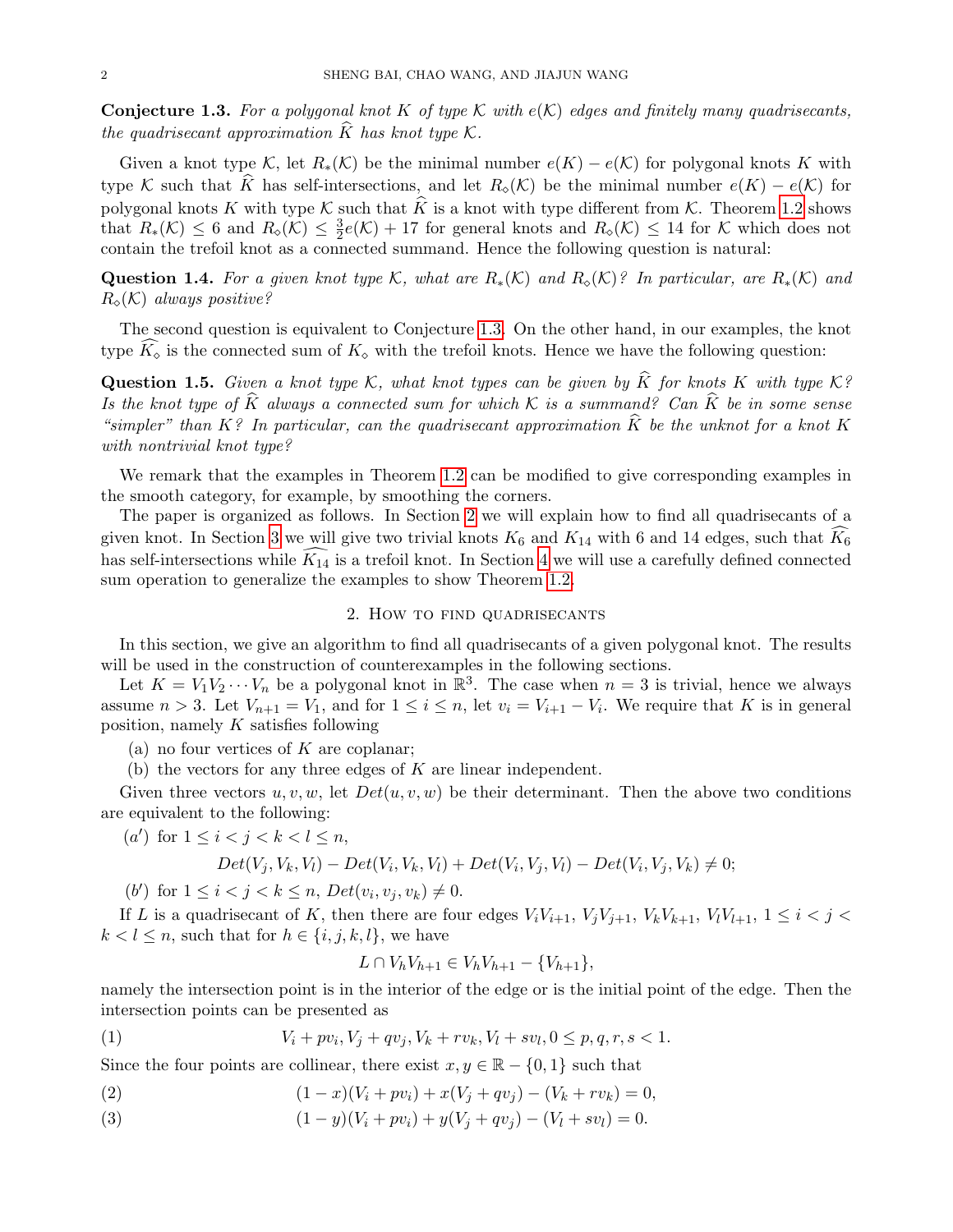By  $(b')$  and the Cramer's Rule, we have

<span id="page-2-1"></span>(4) 
$$
p = \frac{Det(V_k - V_j, v_j, v_k)}{Det(v_i, v_j, v_k)} \frac{1}{1 - x} + \frac{Det(V_j - V_i, v_j, v_k)}{Det(v_i, v_j, v_k)},
$$

<span id="page-2-2"></span>(5) 
$$
q = \frac{Det(v_i, V_i - V_k, v_k)}{Det(v_i, v_j, v_k)} \frac{x-1}{x} + \frac{Det(v_i, V_k - V_j, v_k)}{Det(v_i, v_j, v_k)},
$$

<span id="page-2-3"></span>(6) 
$$
r = \frac{Det(v_i, v_j, V_j - V_i)}{Det(v_i, v_j, v_k)} \frac{x}{1} + \frac{Det(v_i, v_j, V_i - V_k)}{Det(v_i, v_j, v_k)},
$$

<span id="page-2-4"></span>(7) 
$$
p = \frac{Det(V_l - V_j, v_j, v_l)}{Det(v_i, v_j, v_l)} \frac{1}{1 - y} + \frac{Det(V_j - V_i, v_j, v_l)}{Det(v_i, v_j, v_l)},
$$

<span id="page-2-5"></span>(8) 
$$
q = \frac{Det(v_i, V_i - V_l, v_l)}{Det(v_i, v_j, v_l)} \frac{y - 1}{y} + \frac{Det(v_i, V_l - V_j, v_l)}{Det(v_i, v_j, v_l)},
$$

<span id="page-2-6"></span>(9) 
$$
s = \frac{Det(v_i, v_j, V_j - V_i)}{Det(v_i, v_j, v_l)} \frac{y}{1} + \frac{Det(v_i, v_j, V_i - V_l)}{Det(v_i, v_j, v_l)}.
$$

Let  $f(z) = 1/(1-z)$ , then  $f \circ f(z) = (z-1)/z$  and  $f \circ f \circ f(z) = z$ . Hence  $(4)(5)(6)$  $(4)(5)(6)$  $(4)(5)(6)$  and  $(7)(8)(9)$  $(7)(8)(9)$  $(7)(8)(9)$  are symmetric. Since  $1 \le i < j < k < l \le n$ ,  $V_i$ ,  $V_{i+1}$ ,  $V_k$ ,  $V_{k+1}$  are four distinct points and  $V_j$ ,  $V_{j+1}$ ,  $V_l$ ,  $V_{l+1}$ are four distinct points. By  $(a')$ , we have

(10) 
$$
Det(v_i, V_i - V_k, v_k) \neq 0, \quad Det(V_l - V_j, v_j, v_l) \neq 0.
$$

Hence by  $(4)(7)$  $(4)(7)$  and  $(5)(8)$  $(5)(8)$ , x and y are dependent on each other. And we can solve x, y, then get  $p, q, r, s$ . Actually, x satisfies a quadratic equation

<span id="page-2-7"></span>
$$
(11) \qquad \qquad Ax^2 + Bx + C = 0.
$$

Here A, B and C are some polynomial functions of coordinates of the vertices  $V_i$ ,  $V_{i+1}$ ,  $V_j$ ,  $V_{j+1}$ ,  $V_k$ ,  $V_{k+1}$ ,  $V_l$  and  $V_{l+1}$ . And A or B or C may be zero.

In  $(4)(5)(6)$  $(4)(5)(6)$  $(4)(5)(6)$ , let x vary in  $\mathbb{R}-\{0,1\}$ , then we get a ruled surface S which is the union of lines passing through the corresponding  $V_i + pv_i$ ,  $V_j + qv_j$  and  $V_k + rv_k$ . If

$$
Det(V_k - V_j, v_j, v_k) = 0, Det(v_i, v_j, V_j - V_i) = 0,
$$

then by  $(a')$ , we have  $V_{j+1} = V_k$  and  $V_{i+1} = V_j$ . Then  $p = 1, r = 0$ , and L can not be a quadrisecant. If only one of the determinants is zero, then S is a part of a plane, and  $V_i + pv_i$  or  $V_k + rv_k$  is fixed when x varies. If both determinants are nonzero, then one can check that  $S$  is a quadric.

Hence if the equation [\(11\)](#page-2-7) has infinitely many solutions, then  $A = B = C = 0$ , and the four edges  $V_iV_{i+1}, V_jV_{j+1}, V_kV_{k+1}, V_lV_{l+1}$  must be linear dependent or lie on a quadric generated by  $V_iV_{i+1}$ ,  $V_iV_{i+1}$  and  $V_kV_{k+1}$ . This is also the result in [\[6\]](#page-9-4) that, for four edges in general position, there are at most two straight lines intersecting each of them, corresponding to two solutions of [\(11\)](#page-2-7) with  $A \neq 0$ .

By the above discussion, for a given polygonal knot  $K$ , we have an algorithm to find all its quadrisecants, that is, to find all possible  $0 \leq p, q, r, s < 1$  for every four edges of K. If K is in general position and no edge of K lies on a quadric generated by other three edges, then K have finitely many quadrisecants. We can then get its quadrisecant approximation. In the following section, we will use this algorithm to determine the quadrisecant approximation of a given polygonal knot. Most computations in the present paper are performed by Mathematica 6.0.

# 3. Quadrisecant approximation of the unknot

<span id="page-2-0"></span>In this section, we will give two polygonal unknots  $K_6$  and  $K_{14}$  with 6 and 14 edges respectively such that  $K_6$  has self-intersections, and  $K_{14}$  is a trefoil knot.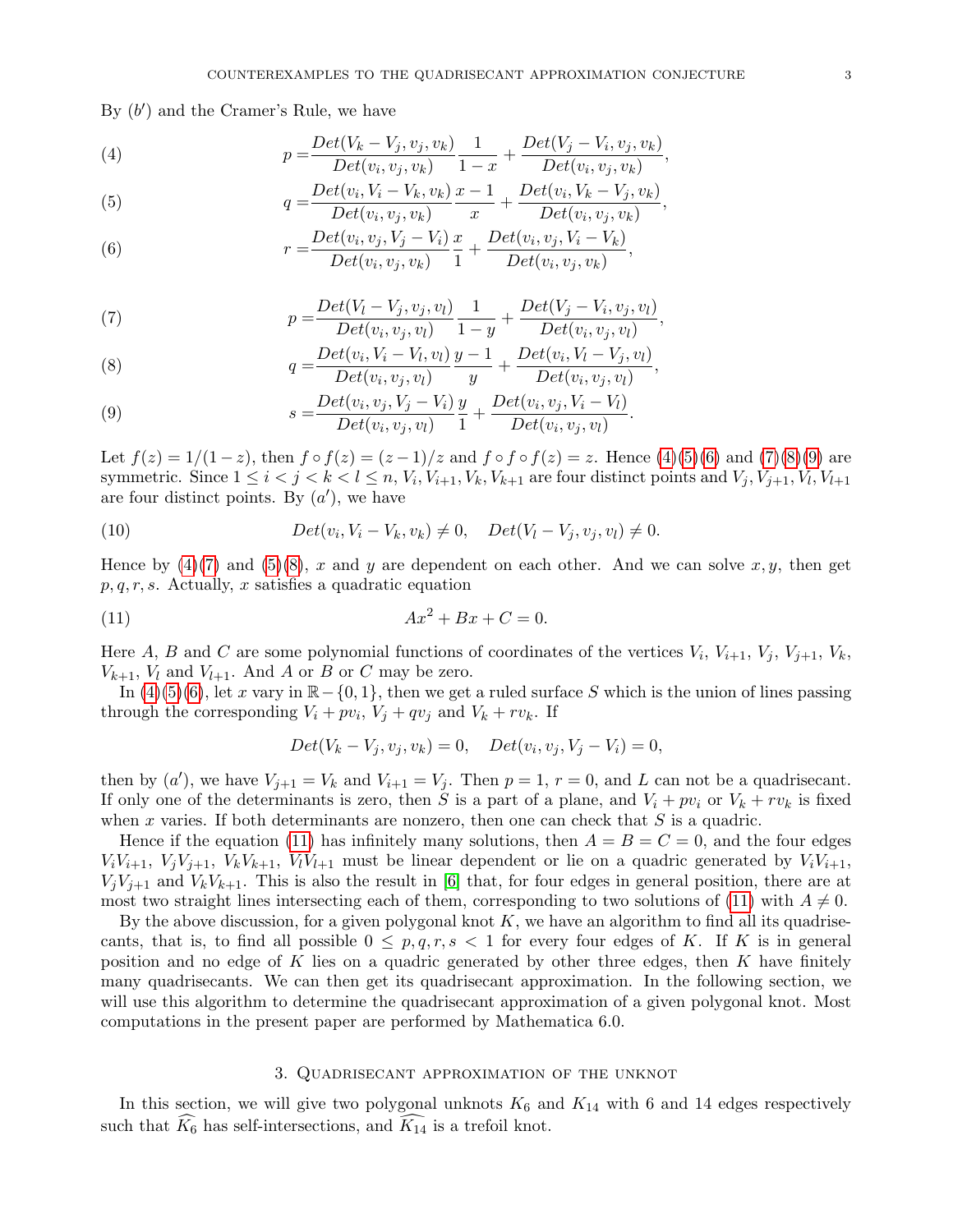3.1. Construction of  $K_6$ . The 6-edge unknot  $K_6$  is constructed as follows. Let  $K = V_1V_2\cdots V_6$  be the polygonal knot with the following coordinates:

$$
V_1 = (0,0,0), \t V_2 = (1,0,0), \t V_3 = (2,0,1), V_4 = (3,0,0), \t V_5 = (4,0,0), \t V_6 = (2,3,0).
$$

K is obtained from the triangle  $V_1V_5V_6$  in Figure [1\(](#page-3-0)a) by replacing a line segment in  $V_1V_5$  by two edges  $V_2V_3$  and  $V_3V_4$  as in Figure [1\(](#page-3-0)b). Clear  $V_1$ ,  $V_2$ ,  $V_4$ ,  $V_5$  are in a straight line  $\ell$ . Then we can extend  $V_6V_1$ ,  $V_3V_2$ ,  $V_3V_4$ ,  $V_6V_5$  to get  $K_6 = W_1W_2 \cdots W_6$  in Figure [1\(](#page-3-0)c). With suitable choices of extensions,  $\ell$ will be the only quadrisecant of  $K_6$ , and  $K_6$  will have self-intersections. The following is such a choice:

$$
W_1 = (-\frac{1}{5}, -\frac{3}{10}, 0), \qquad W_2 = (\frac{4}{5}, 0, -\frac{1}{5}), \qquad W_3 = (2, 0, 1),
$$
  
\n
$$
W_4 = (\frac{13}{4}, 0, -\frac{1}{4}), \qquad W_5 = (\frac{17}{4}, -\frac{3}{8}, 0), \qquad W_6 = (2, 3, 0).
$$

<span id="page-3-0"></span>

FIGURE 1. The hexagonal unknot  $K_6$ 

3.2. Construction of  $K_{14}$ . We first construct a primary knot  $K_0$ , then perturb it to get the final knot  $K_{14}$ . Certain lines intersecting the primary knot  $K_0$  will become the quadrisecants of  $K_{14}$ .

The primary knot  $K_0 = V_1 V_2 \cdots V_{14}$  is the polygonal knot with the following coordinates, see Figure [2.](#page-4-0)

| $V_1 = (0,0,0),$       | $V_2 = (0,0,-4),$      | $V_3 = (8, -2, -4),$     |
|------------------------|------------------------|--------------------------|
| $V_4 = (6, -3, -6),$   | $V_5 = (0,0,-6),$      | $V_6 = (0, 0, -8),$      |
| $V_7 = (10, -1, -8),$  | $V_8 = (10, -1, 1),$   | $V_9 = (6,1,0),$         |
| $V_{10} = (8, 0, -1),$ | $V_{11} = (6, -1, 0),$ | $V_{12} = (12, -2, -3),$ |
| $V_{13} = (12,0,0),$   | $V_{14}=(6,2,0).$      |                          |

Let  $V_{15} = (10, -1, -2)$ . The knot  $K_0$  is obtained as follows:

- (i) choose  $V_1$ ,  $V_{13}$ ,  $V_{14}$  and  $V_9$  in the xy-plane, and  $V_2$ ,  $V_5$ ,  $V_6$  in the z-axis;
- (ii) choose  $V_4$  having the same z-coordinate as  $V_5$ , and  $V_3$ ,  $V_{15}$  in  $V_4V_{13}$ ;
- (iii) choose  $V_7V_8$  containing  $V_{15}$  and parallel to the *z*-axis;
- (iv) choose  $V_{10}$ ,  $V_{12}$  in the line passing through  $V_9$  and  $V_{15}$ . Then choose  $V_{11}$ .

The following  $(a)$  and  $(b)$  can be verified:

(a) There are three straight lines  $L_1, L_2$  and  $L_3$  passing the four vertices in the three sets  $\{V_1, V_2, V_5, V_6\}$ ,  ${V_3, V_4, V_{13}, V_{15}}$  and  ${V_9, V_{10}, V_{12}, V_{15}}$  separately;

(b) There is a quadrisecant  $L_4$  of  $K_0$  intersecting  $V_2V_3$ ,  $V_4V_5$ ,  $V_8V_9$  and  $V_{10}V_{11}$ .

In Figure [2,](#page-4-0)  $L_1$ ,  $L_2$ ,  $L_3$ ,  $L_4$  are given by the dashed lines. Let  $\Lambda$  be the broken line  $V_1V_{14}V_{13}$ . We hope that after small perturbation of the vertices,  $L_1$ ,  $L_2$ ,  $L_3$  can become quadrisecants and no quadrisecant other than  $L_1$  and  $L_2$  can intersect  $\Lambda$ . By the discussion in Section [2,](#page-1-1) there will be a quadrisecant  $L'_4$  intersecting  $V_2V_3$ ,  $V_4V_5$ ,  $V_8V_9$  and  $V_{10}V_{11}$ .  $L'_4$  can be thought as obtained from  $L_4$  by a slightly movement. Then the quadrisecant approximation will be a trefoil knot.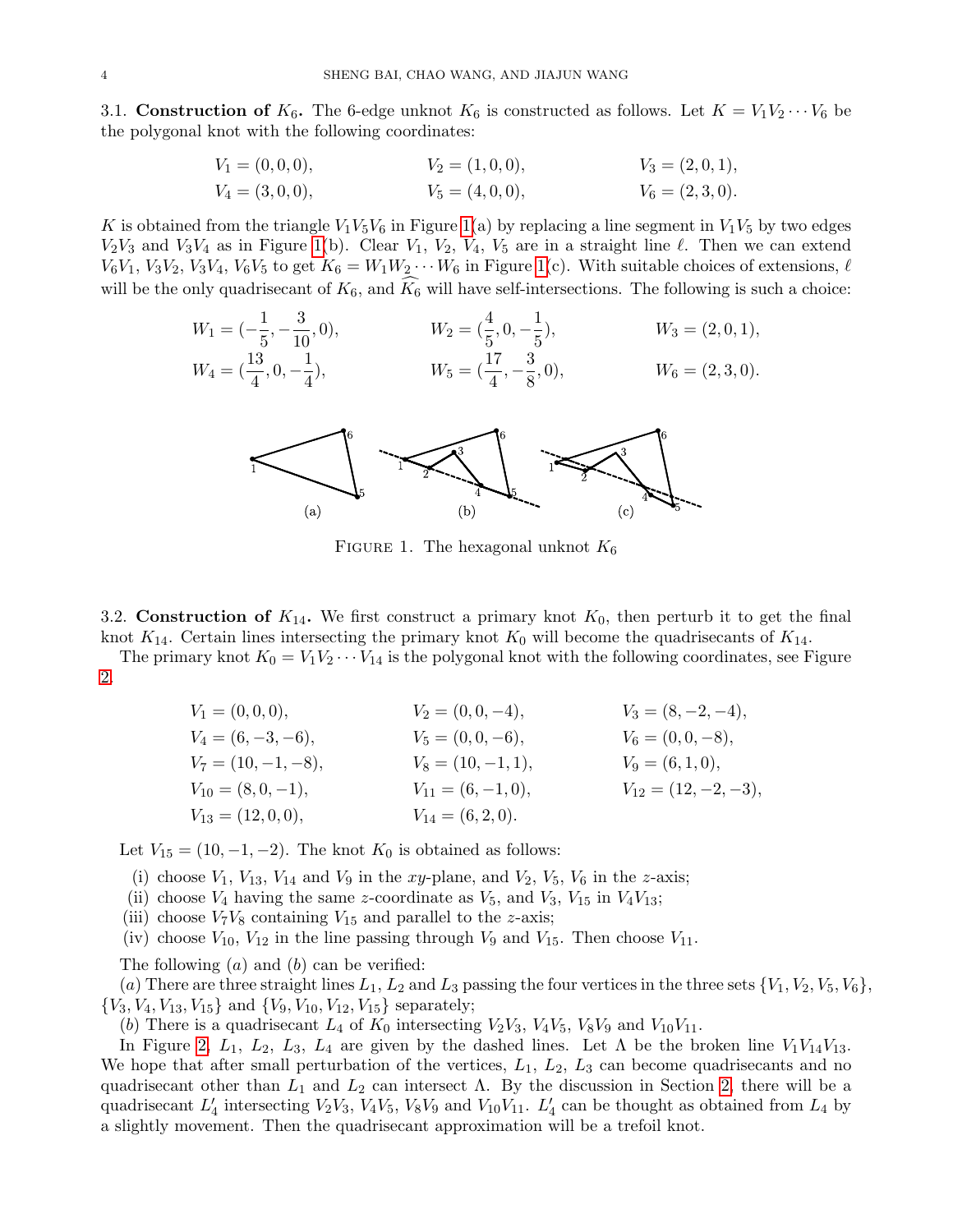<span id="page-4-0"></span>

FIGURE 2. The primary knot  $K_0$ 

The final knot  $K_{14} = W_1 W_2 \cdots W_{14}$  is given by the following coordinates, see Figure [3.](#page-4-1)

<span id="page-4-1"></span>

FIGURE 3. The final knot  $K_{14}$ 

 $K_{14}$  is obtained from  $K_0$  by firstly shrinking the edge  $V_3V_4$  and slightly moving  $V_6$  along z-axis, then extending edges  $V_7V_6$ ,  $V_4V_5$ ,  $V_2V_3$ ,  $V_{14}V_1$ ,  $V_8V_9$ ,  $V_{10}V_{11}$  and  $V_{12}V_{13}$ , according to the following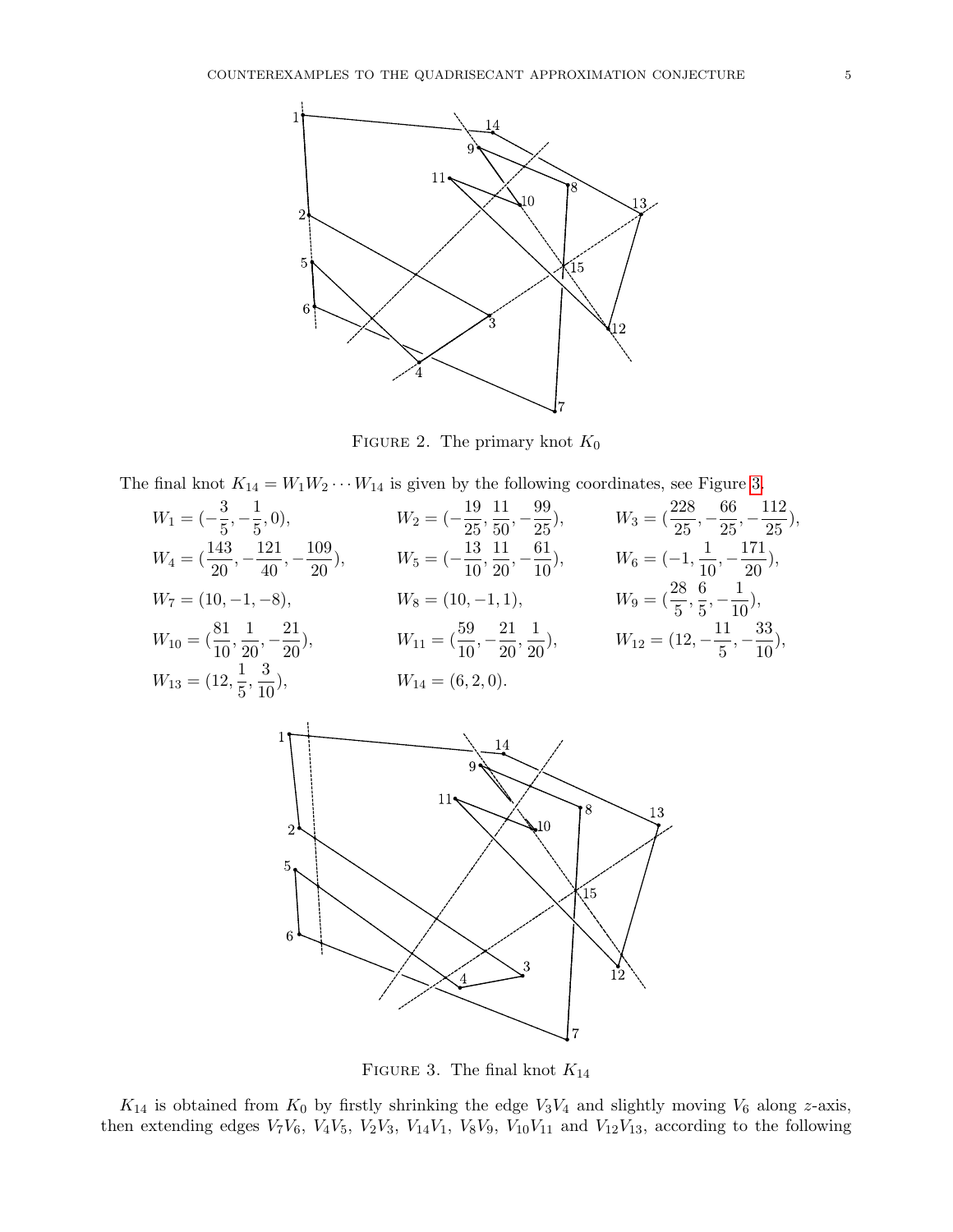formulas.

| $U_3 = V_3 - (V_3 - V_4)\delta_3,$                  | $U_4 = V_4 + (V_3 - V_4)\delta_4,$                  |
|-----------------------------------------------------|-----------------------------------------------------|
| $U_6 = V_6 - (0, 0, \delta_6),$                     | $W_6 = U_6 + (U_6 - V_7)\epsilon_6,$                |
| $W_4 = U_4 + (U_4 - V_5)\epsilon_4,$                | $W_5 = V_5 - (U_4 - V_5)\epsilon_5,$                |
| $W_2 = V_2 + (V_2 - U_3)\epsilon_2,$                | $W_3 = U_3 - (V_2 - U_3)\epsilon_3,$                |
| $W_1 = V_1 + (V_1 - V_{14})\epsilon_1,$             | $W_9 = V_9 + (V_9 - V_8)\epsilon_9,$                |
| $W_{10} = V_{10} + (V_{10} - V_{11})\epsilon_{10},$ | $W_{11} = V_{11} - (V_{10} - V_{11})\epsilon_{11},$ |
| $W_{12} = V_{12} + (V_{12} - V_{13})\epsilon_{12},$ | $W_{13} = V_{13} - (V_{12} - V_{13})\epsilon_{13}.$ |

Here the  $\delta$ 's and  $\epsilon$ 's are small positive numbers. The knot  $K_{14}$  is obtained by the following choices:

$$
\delta_3 = \epsilon_3 = \epsilon_5 = 1/5
$$
,  $\delta_4 = 1/4$ ,  $\delta_6 = 1/2$ ,  
\n $\epsilon_1 = \epsilon_2 = \epsilon_4 = \epsilon_6 = \epsilon_9 = \epsilon_{12} = \epsilon_{13} = 1/10$ ,  
\n $\epsilon_{10} = \epsilon_{11} = 1/20$ .

By computation using Mathematica, we found that  $K_{14}$  satisfies the general position conditions  $(a')$ and  $(b')$  in Section [2.](#page-1-1) By the discussion in Section [2](#page-1-1) and Mathematica, it is not hard to see that  $K_{14}$ has only 4 quadrisecants, which are shown by the dashed lines in Figure [3.](#page-4-1)

<span id="page-5-1"></span> $K_{14}$  is a polygonal unknot. The quadrisecants and quadrisecant approximation of  $K_{14}$  are given in Figure [4.](#page-5-1) Its quadrisecant approximation  $K_{14}$  is a trefoil knot.



FIGURE 4. The quadrisecant approximation  $K_{14}$ 

*Remark* 3.1. In the above example,  $K_{14}$  has two quadrisecants intersecting each other, which is not the generic case. We can perform slight perturbation to get disjoint quadrisecants while keeping all required results. For example, we can change  $V_{10}$  and  $V_{12}$  to  $(8, 0, -1.1)$  and  $(12, -2, -3.3)$  to achieve this, and the two corresponding intersection points on the edge  $V_7V_8$  are  $V_{15} = (10, -1, -2)$  and  $V'_{15} = (10, -1, -2.2)$ . We can also perturb  $V_3$  to get disjoint quadrisecants.

## 4. Quadrisecant approximation of connected sums

<span id="page-5-0"></span>In this section, we define a connected sum operation, and we use it to give counterexamples for general knot types. The counterexample will be a connected sum with one summand having a given knot type and satisfying certain conditions, and the other being the knot  $K_6$  or  $K_{14}$  in Section [3.](#page-2-0)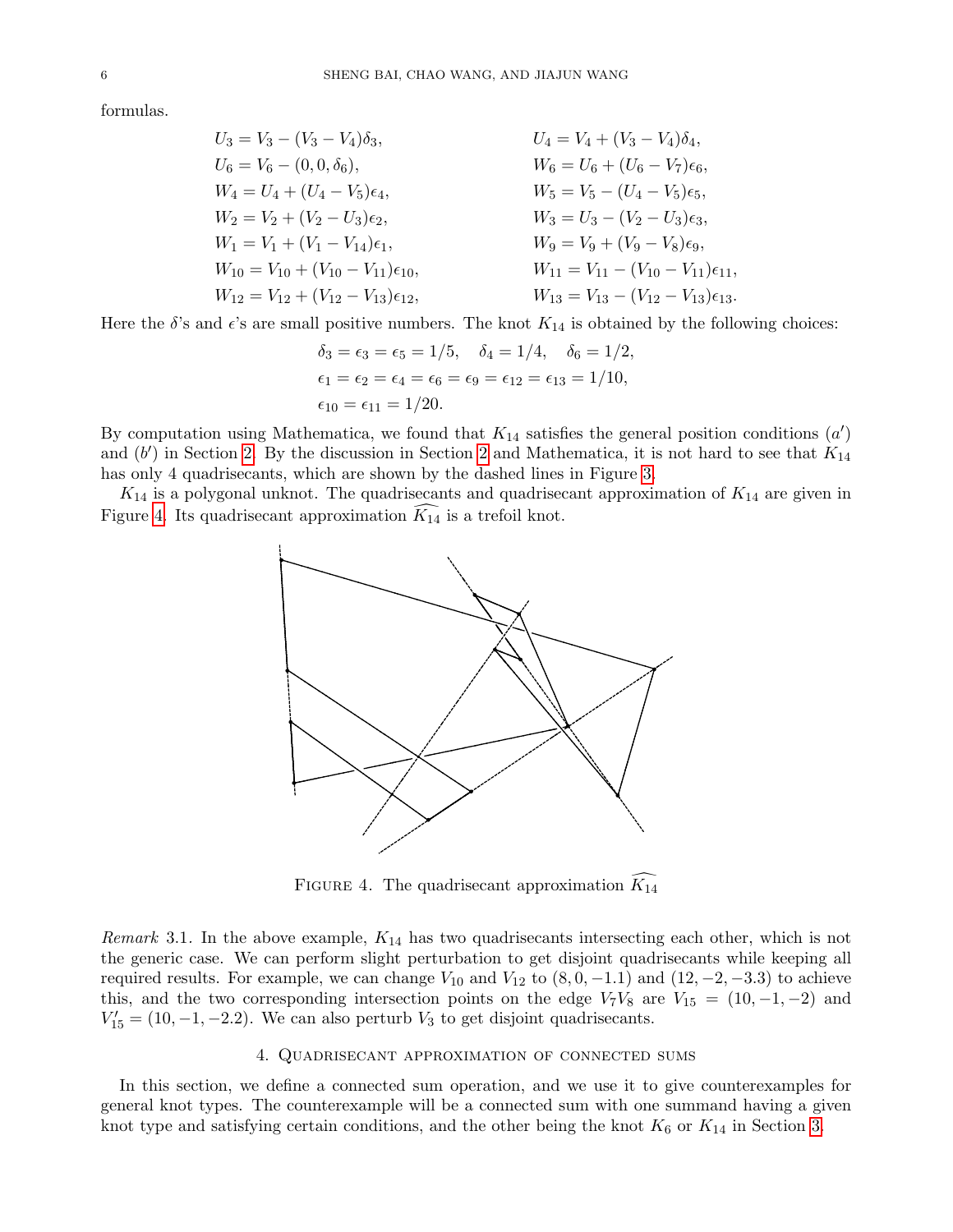4.1. The connected sum operation. Let  $K = V_1 V_2 \cdots V_n$  be a polygonal knot in  $\mathbb{R}^3$ . Given a plane  $\Pi$  in  $\mathbb{R}^3$ , let  $K_{\Pi}$  be the image of K under the perpendicular projection from  $\mathbb{R}^3$  onto  $\Pi$ . We can regard directed projections as points on the unit sphere  $S^2 \subset \mathbb{R}^3$  with the induced topology.

**Lemma 4.1** ([\[2,](#page-8-1) Proposition 1.12]). For a given polygonal knot K, the set of projections whose image has only transverse double self-intersections is open and dense in  $S^2$ .

Suppose that  $\Pi$  is such a plane. We choose a vertex of the convex hull of  $K_{\Pi}$ , whose preimage must be some vertex, say  $V$ , of  $K$ .

<span id="page-6-0"></span>**Lemma 4.2.** Let K,  $\Pi$  and V be as above, and  $\Sigma \subset \mathbb{R}^3$  be a plane perpendicular to the xy-plane. Then for any  $P \in \Sigma$  and  $\epsilon, \delta > 0$ , there exists an affine transformation T from  $\mathbb{R}^3$  to itself, such that: (a)  $T(\Pi)$  is parallel to the xy-plane.

(b)  $T(V) = P$  and  $T(K)$  is in the e-neighborhood of P.

(c)  $T(K) \cap \Sigma = P$ , namely  $T(K)$  lies in one side of  $\Sigma$ .

(d) If a straight line L intersects more than two edges of  $T(K)$ , then the angle between L and  $T(\Pi)$ is smaller than  $\delta$ .

*Proof.* (a) can be achieved by rotations. (b) can be achieved by translations and linear contractions. Since the projection image of V in  $\Pi$  is a vertex of the convex hull of  $K_{\Pi}$ , (c) can be achieved by a further rotation around the line containing P and parallel to the z-axis. (a) and (b) will still hold. Then  $(d)$  can be achieved by a further linear contraction along the *z*-axis.

Note that condition  $(d)$  means that if the angle between a straight line L and the xy-plane is bigger than  $\delta$ , then for a plane perpendicular to L the projection image of K in it will have only transverse double self-intersections.

Suppose that T is such an affine transformation. Denote  $T(K)$  by  $K_{\epsilon,\delta}^P$ . One should keep in mind that the knot  $K_{\epsilon,\delta}^P$  also depends on the plane  $\Pi$ , the vertex V, the plane  $\Sigma$  and the affine transformation T.

<span id="page-6-1"></span>**Lemma 4.3.** Let K and K' be two polygonal knots in  $\mathbb{R}^3$ . Suppose that P is a point in K', such that edges containing P are not parallel to the xy-plane. Then for sufficiently small  $\epsilon, \delta > 0$ , we have  $K_{\epsilon,\delta}^P \cap K' = P.$ 

*Proof.* Let E be the union of edges of  $K'$  containing P. It will contain one or two edges. By (b) in Lemma [4.2,](#page-6-0) if  $\epsilon$  is sufficiently small, then  $K_{\epsilon,\delta}^P \cap K' \subset E$ . Since edges in E are not parallel to the xy-plane, the angle between an edge in  $E$  and the xy-plane is nonzero. Since edges in  $E$  contain  $P$ , which belongs to two edges of  $K_{\epsilon,\delta}^P$ , by (a) and (d) in Lemma [4.2,](#page-6-0) if  $\delta$  is sufficiently small, then E can not intersect  $K_{\epsilon,\delta}^P - \{P\}$ . Hence  $K_{\epsilon,\delta}^P \cap K' = P$ .

Let K, K', P, E be as in Lemma [4.3](#page-6-1) and the proof. Denote the  $\epsilon$ -neighborhood of P by  $N_{\epsilon}(P)$ . Then we can define the connected sum  $K#_{P} K'$  as following:

(i) choose  $\epsilon$  sufficiently small such that  $N_{\epsilon}(P) \cap K' \subset E$ ;

(ii) choose  $\delta$  sufficiently small such that  $K_{\epsilon,\delta}^P \cap K' = P$ ;

(iii) let  $K_{\epsilon,\delta}^P \vee K'$  be the one point union of  $K_{\epsilon,\delta}^P$  and  $K'$  via P;

(iv) choose a way to resolve P in  $K_{\epsilon,\delta}^P \vee K'$ , and get a one component circle.

In (iv),  $P$  will be replaced by two points quite near  $P$ , see Figure [5](#page-7-0) (In the left picture  $E$  contains one edge, and in the right picture  $E$  contains two edges. In each picture the arrow shows how to resolve P). Clearly the knot  $K#_{P}K'$  has the knot type of a connected sum of K and K' in the usual sense.

4.2. Counterexamples for general knots. Let K be a knot with n edges, and let  $\Pi$ , V be as above. When we choose  $\Sigma$ ,  $P$ ,  $\epsilon$ ,  $\delta$  and  $T$  in Lemma [4.2](#page-6-0) suitably, we can have  $K_{\epsilon,\delta}^P$ . Let  $K_{\epsilon,\delta}^P = V_1V_2 \cdots V_n$ and  $V_1 = P$ . In following examples, P will be a vertex of  $K_6$  or  $K_{14}$ , and we will consider the knots  $K#_P K_6$  and  $K#_P K_{14}$  which have the knot type of K.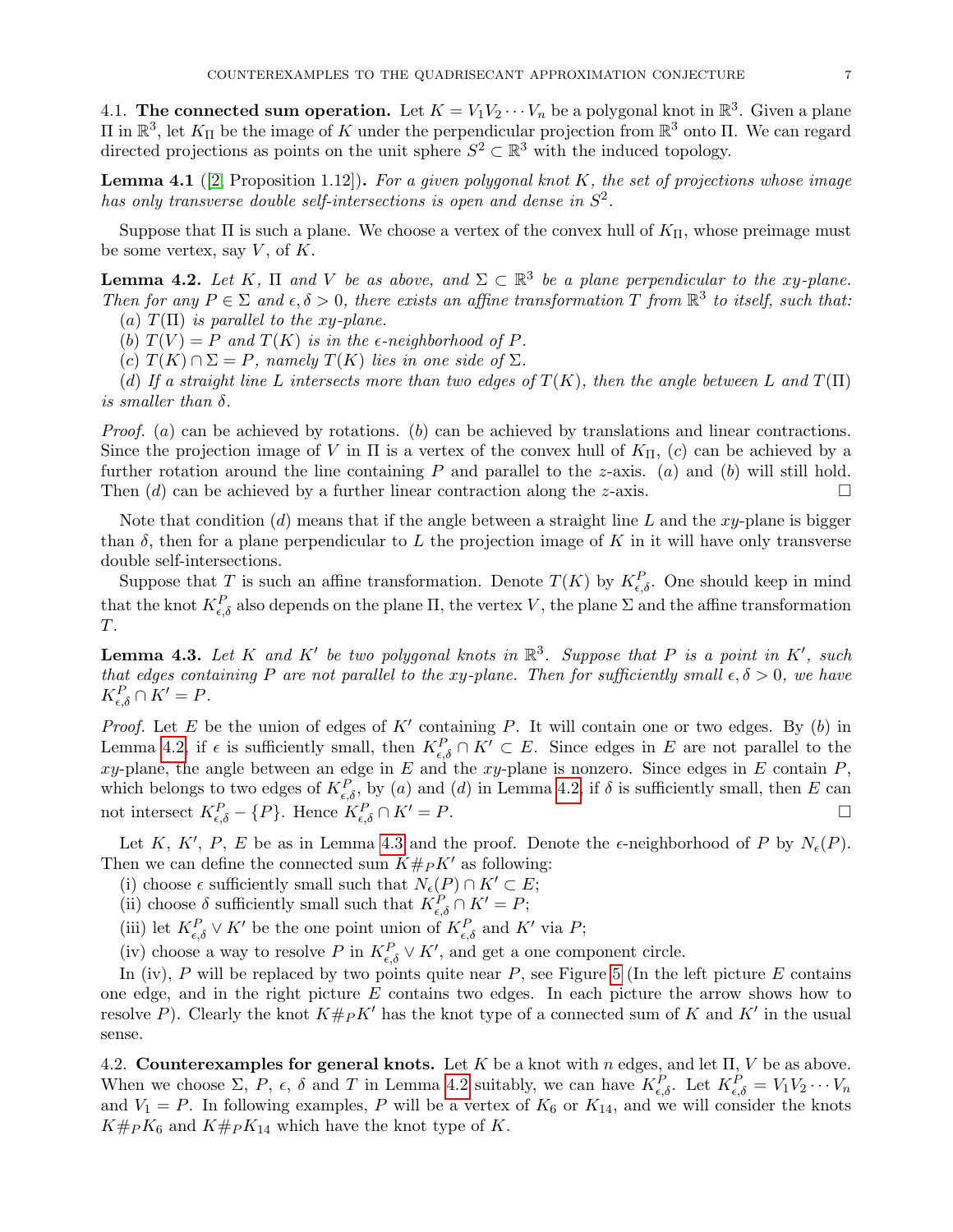

FIGURE 5. From  $K_{\epsilon,\delta}^P \vee K'$  to  $K \#_{P} K'$ 

<span id="page-7-0"></span>In each connected sum the point P will be replaced by two points  $P^1$  and  $P^2$ , and  $K_{\epsilon,\delta}^P$  will become the broken line  $P^1V_2\cdots V_nP^2$ , which will be denoted by  $\Omega$ . And the interior of a broken line M will be denoted by  $M^\circ$ .

<span id="page-7-2"></span>**Proposition 4.4.** For any knot type K there is a polygonal knot  $K_*$  of type K with  $e(K) + 6$  edges such that  $\widehat{K}_*$  has self-intersections.

*Proof.* In  $K_6$  we choose  $P = W_3 = (2, 0, 1)$ , and let  $\Sigma$  be the plane containing  $W_2, W_3, W_4$ . P will be replaced by the two points  $W_3^1 = (2 - \eta, 0, 1)$  and  $W_3^2 = (2 + \eta, 0, 1)$ , here  $\eta > 0$  is sufficiently small. Suppose that  $P^1 = W_3^1$  and  $P^2 = W_3^2$  such that the projection images of  $P^1V_2$  and  $P^2V_n$  in the  $xy$ -plane does not intersect. Then we can have the knot

$$
K \#_P K_6 = W_1 W_2 P^1 V_2 \cdots V_n P^2 W_4 W_5 W_6.
$$

Let  $\Gamma$  be the broken line  $W_3^2W_4W_5W_6W_1W_2W_3^1$ . It will have only one quadrisecant L. Let  $L \cap W_1W_6 =$  $U_1, L \cap W_5W_6 = U_2$ , and let  $\Lambda$  be the broken line  $U_1W_6U_2$ .

By the discussion in Section [2,](#page-1-1) we can perturb the vertices of  $K# pK_6$  slightly to get a knot  $K_*,$ such that  $K_*$  has finitely many quadrisecants.  $\Omega$ ,  $\Gamma$ , L and  $\Lambda$  will be moved slightly. If there is a quadrisecant L' of  $K_*$  intersecting  $\Lambda^{\circ}$ , then it must intersect  $\Omega^{\circ}$ , since L is the only quadrisecant of Γ. Then, if the δ in Lemma [4.2](#page-6-0) is sufficiently small, then  $L' \cap \Omega^{\circ}$  can contain at most two points.

Case 1:  $L' \cap \Omega^{\circ}$  contains two points. By (c) in Lemma [4.2,](#page-6-0) if the  $\epsilon$  and  $\delta$  are sufficiently small, then the y-coordinates of all such intersection points will have a positive lower bound, and a straight line passing such points and intersecting  $\Lambda^{\circ}$  can intersect  $\Sigma$  at only one point. Then L' can not be a quadrisecant of  $K_{*}$ .

Case 2:  $L' \cap \Omega^{\circ}$  contains one point. Then  $L' \cap \Sigma$  contains three points, and  $L'$  must intersect  $W_2P^1$ and  $W_4P^2$ . And it can not intersect  $\Omega^{\circ}$ , by (c) in Lemma [4.2.](#page-6-0)

The contradictions mean that no quadrisecant of  $K_*$  can intersect  $\Lambda^{\circ}$ , and  $U_1U_2$  will be an edge of  $\widehat{K_*}$ . Then  $\widehat{K_*}$  will have self-intersections.

<span id="page-7-1"></span>**Proposition 4.5.** For any knot type K, there is a polygonal knot  $K_{\infty}$  of type K with  $e(K) + 14$  edges, such that  $K_{\infty}$  is a connected sum with the (left-handed) trefoil knot as a summand.

*Proof.* In  $K_{14}$  we choose  $P = W_7 = (10, -1, -8)$ , and let  $\Sigma$  be the plane containing  $W_6, W_7, W_8$ . P will be replaced by the two points  $W_7^1 = (10 - 10\eta, \eta - 1, -8)$  and  $W_7^2 = W_7$ , here  $\eta > 0$  is sufficiently small. Suppose  $P^1 = W_7^1$  and  $P^2 = W_7^2$  such that the projection images of  $P^1V_2$  and  $P^2V_n$  in the  $xy$ -plane does not intersect. Then we can have the knot

$$
K \#_P K_{14} = W_1 W_2 \cdots W_6 P^1 V_2 \cdots V_n P^2 W_8 W_9 \cdots W_{14}.
$$

Let  $\Gamma$  be the polygonal knot  $W_7^2W_8W_9\cdots W_{14}W_1W_2\cdots W_6W_7^1$ . It will have the same set of quadrisecants of  $K_{14}$ , namely  $L_1$ ,  $L_2$ ,  $L_3$  and some  $L_4$  described in Section [3.](#page-2-0) Let  $L_1 \cap W_1W_{14} = U_1$ ,  $L_2 \cap W_{12}W_{13} = U_2$ , and let  $\Lambda$  be the broken line  $U_1W_{14}W_{13}U_2$ .

By the discussion in Section [2,](#page-1-1) we can perturb the vertices of  $K#_P K_{14}$  slightly to get a knot  $K_{\diamond}$ , such that  $K_{\delta}$  has finitely many quadrisecants.  $\Omega$ , Γ, Λ and the four quadrisecants  $L_1$ ,  $L_2$ ,  $L_3$ ,  $L_4$  will be moved slightly. If there is a quadrisecant L' of  $K_{\circ}$  intersecting  $\Lambda^{\circ}$ , then it must intersect  $\Omega^{\circ}$ , since no quadrisecant of  $\Gamma$  can intersect  $\Lambda^{\circ}$ . Then, if the  $\delta$  in Lemma [4.2](#page-6-0) is sufficiently small, then  $L' \cap \Omega^{\circ}$ contain at most two points.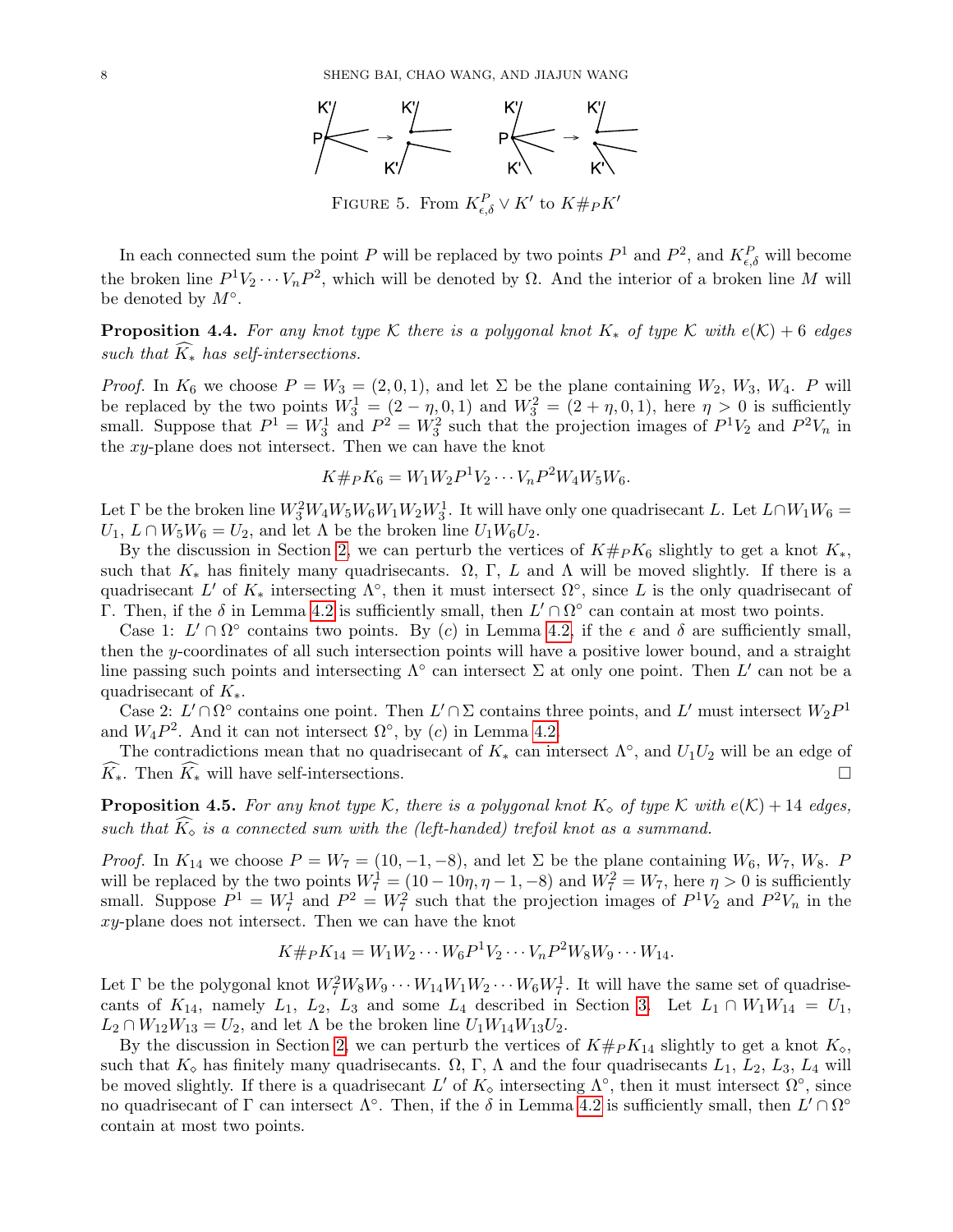Case 1:  $L' \cap \Omega^{\circ}$  contains two points. By (c) in Lemma [4.2,](#page-6-0) if the  $\epsilon$  and  $\delta$  are sufficiently small, then a straight line passing such points and intersecting  $\Lambda^{\circ}$  can intersect  $\Sigma$  at only one point. And L' can not be a quadrisecant of  $K_{\infty}$ .

Case 2:  $L' \cap \Omega^{\circ}$  contains one point. Then  $L' \cap \Sigma$  contains three points, and  $L'$  must intersect  $W_6 P^1$ and  $W_8P^2$ . And it can not intersect  $\Omega^{\circ}$ , by (c) in Lemma [4.2.](#page-6-0)

The contradictions mean that no quadrisecant of  $K_{\infty}$  can intersect  $\Lambda^{\circ}$ , and  $U_1U_2$  will be an edge of  $\widehat{K_{\infty}}$ . Since  $\Omega \subset N_{\epsilon}(P)$ ,  $\widehat{K_{\infty}}$  will be a connected sum of a trefoil knot and some knot K'. . — П

If the knot  $K$  in the above proposition does not contain the trefoil knot as a connected summand (for example if K is a prime knot other than the trefoil knot), then  $K_{\infty}$  will have the knot type different from  $K$ . For arbitrary knot type we have the following.

<span id="page-8-4"></span>**Proposition 4.6.** For any polygonal knot K with n edges, there is a polygonal knot  $K^1_\diamond$  with the same knot type as K and  $5\frac{n+1}{2}$  $\left. \frac{+1}{2} \right] + 14$  edges, such that  $K^1_{\diamond}$  has the knot type of a connected sum of K and a (left-handed) trefoil knot.

*Proof.* The example of  $K_6$  in Section [3](#page-2-0) means that if we suitably replace a line segment in a chosen edge of  $K$  by two edges and suitably perturb the vertices, then there will be a quadrisecant  $L$  such that the union of line segments in L between the secant points is quite close to the chosen edge, as illustrated in Figure [6a.](#page-8-2) Here 'quite close' means that the Hausdorff distance between the two sets is

<span id="page-8-2"></span>

<span id="page-8-3"></span>Figure 6. General knots. The dashed edge is the original edge, while the solid edges are the new edges.

sufficiently small.

We do this procedure successively for every other edge of  $K$ , such that each time the replacement happens in a sufficiently small neighborhood of the edge. When  $n$  is odd, we need change two adjacent edges and there will be one more edge at their comment vertex, as in Figure [6b.](#page-8-3) We get a knot  $K^1$ sufficiently close to K such that  $\widehat{K}^1$  is also quite close to K. In particular, both  $K^1$  and  $\widehat{K}^1$  will have the same knot type of  $K$ .

 $K^1$  has  $5\left\lfloor\frac{n+1}{2}\right\rfloor$  $\frac{+1}{2}$  edges. By the construction as in Proposition [4.5,](#page-7-1) we can get a  $K^1_{\diamond}$  from  $K^1$ . Since quadrisecants will be preserved under affine transformations, the  $\Omega$  part will not change too much under the quadrisecant approximation. Then  $K^1_\circ$  has the knot type of a connected sum of K and the left-handed trefoil knot.  $\Box$ 

*Proof of Theorem [1.2.](#page-0-1)* It evidently follows from Propositions [4.4,](#page-7-2) [4.5](#page-7-1) and [4.6.](#page-8-4)

#### **REFERENCES**

- <span id="page-8-0"></span>[1] Ryan Budney, James Conant, Kevin P Scannell and Dev Sinha. New perspectives on self-linking. Advances in Mathematics, Volume 191, 78–113, 2005.
- <span id="page-8-1"></span>[2] Gerhard Burde and Heiner Zieschang. Knots, Walter de Gruyter, Berlin, New York, 1985.